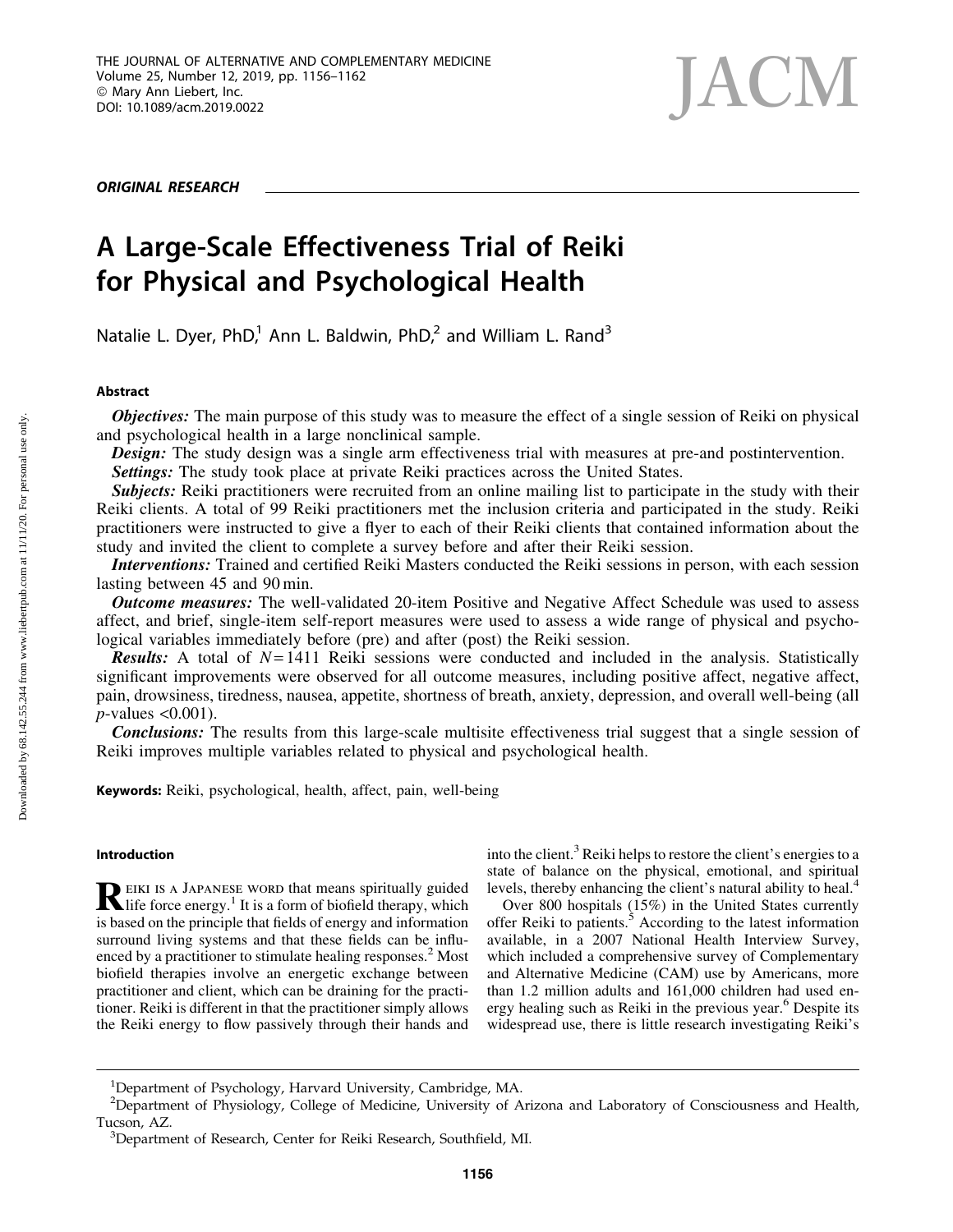effectiveness in real-world settings, where Reiki often occurs. In particular, there has been no large-scale study examining how Reiki affects physical and psychological symptoms common to a variety of diseases and conditions, such as pain and anxiety in a general population sample.

Systematic reviews and meta-analyses of Reiki reveal that it has statistically significant improvements in many physical and psychological symptoms common to a wide range of diseases such as mood problems, anxiety, depression, fatigue, pain, and nausea.<sup>7-13</sup> From 1989 to 2018, a total of 74 peer-reviewed research articles have been published on Reiki. Of the higher quality studies, those comparing Reiki to at least sham-Reiki or standard-of-care largely support the hypothesis that Reiki may reduce pain, anxiety, depression, and burnout and may increase relaxation and well-being.

A number of controlled experiments found Reiki to be more effective than sham Reiki.<sup>12</sup> Over the past 5 years, 31 peer-reviewed research articles have been published on Reiki. All but three of these were small-scale or pilot studies, and one of the larger scale studies was on hospitalized patients.<sup>14</sup> To date, there is yet to be a pragmatic effectiveness trial assessing individuals receiving Reiki in a nonclinical setting, despite this being where people often receive Reiki for managing their symptoms. Furthermore, Reiki provides immediate relief, whereby symptoms are commonly reduced during or immediately after the Reiki session.<sup>14</sup>

The main purpose of the current study was to evaluate multiple measures of physical and psychological health using a single arm, pre–post design in a real-world, private practice setting. The secondary purpose was to assess the feasibility of conducting a large-scale multisite study remotely, including ease of recruitment, retention rate, and the clients' perception of data collection based on any informal qualitative feedback with the Reiki practitioners through email. The authors investigated a range of indicators of physical and psychological health and well-being common to variety of illnesses and disease, such as affect, pain, tiredness, drowsiness, nausea, appetite, shortness of breath, depression, anxiety, and overall well-being. The authors hypothesized that a single Reiki session would significantly improve the majority of outcome measures, particularly pain, fatigue, depression, anxiety, and affect, and that it would be feasible to conduct a large scale multisite study remotely.

#### Materials and Methods

#### **Participants**

Reiki practitioners were recruited online through the Center for Reiki Research mailing list. An advertisement about the study was e-mailed to  $\sim$  5000 Reiki practitioners. Inclusion criteria for participating in the study as a Reiki practitioner were as follows: (a) being a certified licensed Reiki Master with the International Center for Reiki Training (ICRT) to ensure their commitment to the practice and that they abide by the ICRT's code of ethics, (b) having an active practice in the United States for at least 1 year in which clients are charged money for sessions, (c) providing at least two sessions per week that last 45–90 min, (d) Reiki must be the only modality they practiced in their sessions, and (e) having a computer available to the client that is Internet connected.

Of the 120 Reiki practitioners that expressed interest by the enrollment date,  $N=99$  Reiki practitioners met the inclusion criteria and participated in the study (83% of those interested). They were provided with an information sheet to give to their Reiki clients that described the purpose of the study and indicated that completion of the surveys indicated their consent to participate. There was no compensation for participating in the study for either the Reiki practitioners or clients. This study was approved by the [blinded] institutional review board.

#### Reiki as a practice

In a typical Reiki session, the client lies down on a massage table, bed, or sits comfortably in a chair. The client remains fully clothed and often has a blanket for extra comfort. A typical session lasts around 60 min whereby the Reiki practitioner places their hands above or gently resting on different locations on the client's body while they allow the energy to flow, which is often felt as heat, tingling, or other sensations. The number of hand positions depends on the Reiki tradition or needs of the client. Each position is held between 1 and 5 min or until the Reiki practitioner feels a sensation that the energy has stopped. Before and after the Reiki session, clients are often recommended to drink water to hydrate.

## Study procedure

Interested Reiki practitioners were e-mailed a form by the researcher that provided information about their Reiki practice, including the number of years practicing Reiki, cost per Reiki session, average time of each Reiki session, and average number of Reiki sessions per week. They completed the form either electronically or handwritten and scanned and e-mailed the completed form back to the researcher. After being assessed as meeting inclusion criteria, they were e-mailed an information sheet for their clients and instructed through e-mail to hand it to their Reiki clients when they arrive for a session as usual. There were no exclusion criteria to participate as a Reiki client.

The information sheet invited the client to complete a survey before and after their Reiki session and included a link to the survey. They were provided information regarding the study; that it was voluntary and that not participating would not affect their relationship with their Reiki practitioner. Clients that agreed to take the survey completed an assessment immediately before the Reiki session (pre) and an assessment immediately following the Reiki session (post). Reiki clients completed the surveys online using Qualtrics survey software licensed to Harvard University. Each survey took  $\sim$  5 min to complete, totaling 10 min across both surveys. Informal e-mail communication between the Reiki practitioner and the researcher provided additional qualitative data on feasibility regarding any barriers to survey completion.

#### Physical and psychological health measures

Brief, unvalidated, self-report measures were included to assess a wide range of physical and psychological health symptoms in a short period of time immediately before (pre) and after (post) the Reiki session. Physical and psychological health-related measures included pain, tiredness, drowsiness, nausea, appetite, shortness of breath, depression, and anxiety,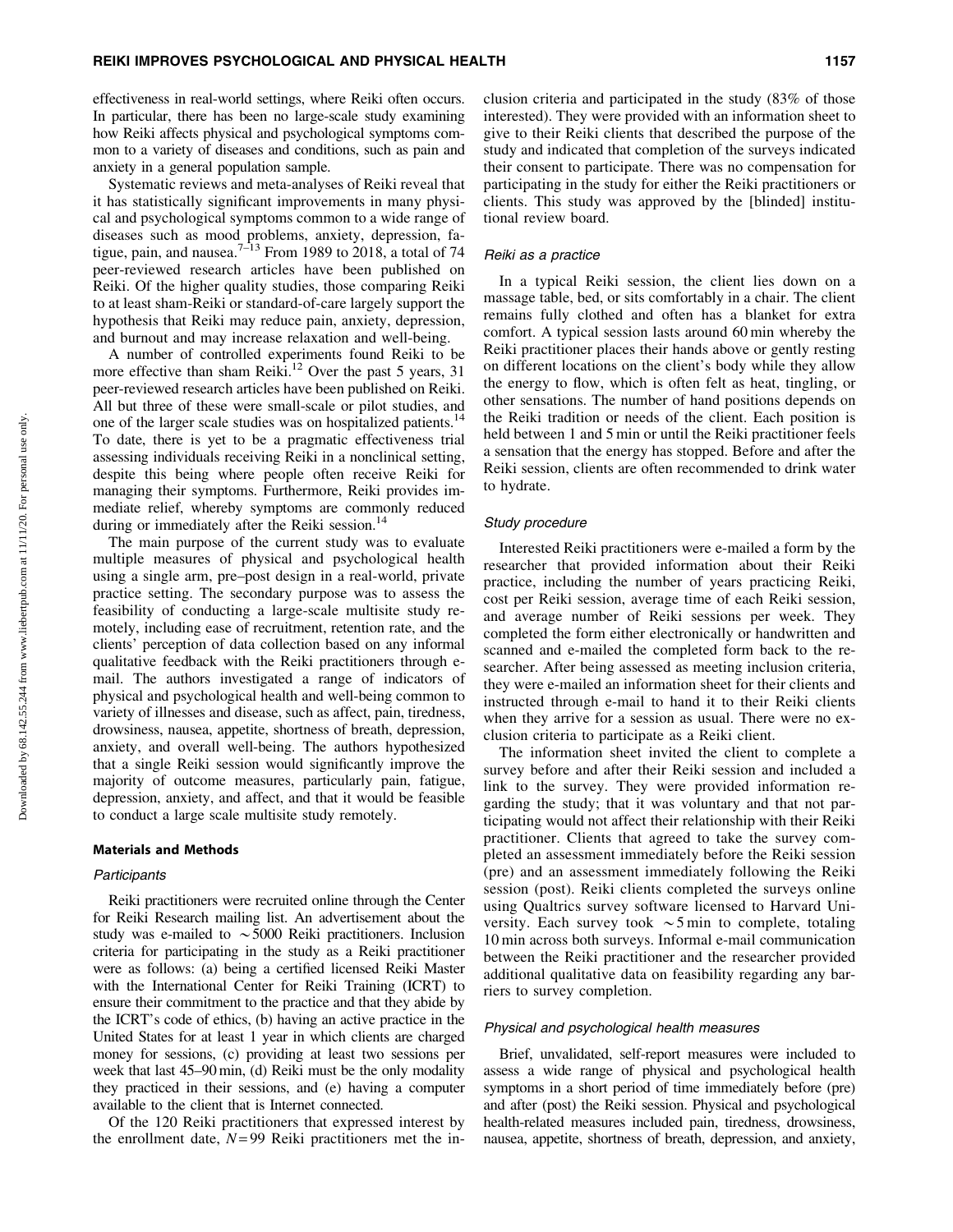which were all assessed on a 10-point Likert scale ranging from 0 (No, e.g., pain) to 10 (Worst possible, e.g., pain). Overall well-being was assessed on a 10-point Likert scale ranging from 0 (No well-being) to 10 (Best possible wellbeing). The Positive and Negative Affect Schedule (PANAS)<sup>15</sup> was also used to assess changes in positive and negative affect. The PANAS is a well-validated and reliable (Cronbach al $pha = 0.89$  scale and is one of the most commonly used psychological measures to date. The 20 items (10 positive and 10 negative) are rated on a scale from 1 (Very slightly or not at all) to 5 (Extremely).

#### Reiki session characteristics

Reiki clients were asked to indicate their demographics, including their age, sex, ethnicity, and religious or spiritual belief, their reason for seeking the Reiki session, the support methods used (e.g., massage table and chair), the location of the session, and if they were taking medication for their symptoms.

## Data analysis

Descriptive statistics, including frequencies, means, and standard deviations, were computed for the Reiki practitioner and Reiki session characteristics. Changes in Reiki clients' physical and psychological health measures from pre to post session were analyzed using paired samples *t* tests. Analyses of variance were used to compare characteristics of the Reiki session to changes in physical and psychological health variables. Missing data within the surveys were dealt with through mean replacement if 10% or less of the data were missing. If more than 10% of the data were missing, the survey was excluded from the analysis. Significance was set to  $p$  < 0.005 because of the large sample size and multiple comparisons. Data were analyzed using IBM SPSS statistical software version 22.0 (Geneva, Switzerland).

# Results

#### Reiki practitioner characteristics

The characteristics of the Reiki practitioners' (*N*= 99) practice are displayed in Table 1, including average number of Reiki sessions per week, average length of Reiki session, cost per Reiki session, and the number of years practicing Reiki. Common reasons for seeking the Reiki session included relaxation, anxiety, pain, stress, cancer, overall wellbeing, spiritual growth, emotional healing, fatigue, general interest or curiosity, and peace.

#### Reiki session characteristics

Over a period of 1 year beginning in May 2015, 1575 Reiki sessions were recorded, with 164 missing postsurvey responses, yielding a total of *N* = 1411 Reiki sessions included in the final analysis (90% of initial sample). Informal qualitative feedback through e-mail with Reiki practitioners indicated that some of the reasons why clients did not complete the surveys included the client not wanting to disrupt the positive feeling following the Reiki session, issues with the Internet or computer, and older clients having difficulty or being frustrated with the computer. There were no significant differences in presurvey scores between par-

Table 1. Characteristics of the Reiki PRACTITIONERS' PRACTICE

| Practitioner characteristic                                  | Value         |  |  |
|--------------------------------------------------------------|---------------|--|--|
| Average number of Reiki sessions<br>per week, mean (SD)      | 4.03(1.44)    |  |  |
| Average time of Reiki session<br>in minutes, mean (SD)       | 63.95 (11.51) |  |  |
| Average cost per Reiki session<br>in U.S. dollars, mean (SD) | 62.35 (33.78) |  |  |
| No. of years practicing Reiki, %                             |               |  |  |
|                                                              | 8             |  |  |
|                                                              | 13            |  |  |
| $\frac{2}{3}$                                                | 12            |  |  |
| $\begin{array}{c} 4 \\ 5 \\ >5 \end{array}$                  | 11            |  |  |
|                                                              | 7.5           |  |  |
|                                                              | 50            |  |  |

 $N = 99$ .

SD, standard deviation.

ticipants that completed both the pre- and postmeasures and those who did not complete the postmeasures (all *p*-values >0.05). The mean age of the Reiki clients was 49.0 years (range 18–89), 1143 (81%) were female, 246 (18%) were male, and 14 (1%) identified as other. With respect to race/ ethnicity, 83% identified as Caucasian, 7% Hispanic, 2% African American, 1.9% Asian American, and 6% as other. With respect to religion and spirituality, 49% reported that they were Christian, 33% spiritual but not religious, 3% Buddhist, 2% Hindu, 1% atheist, and 11% other.

The characteristics of the Reiki sessions are displayed in Table 2, including the support method, location of the session, and whether they took medication for their symptoms.

#### Improvements in physical and psychological health

At post, there was a significant improvement in pain, *t*(1401) = -33.62, *p* < 0.001, *d* = 0.90, 95% confidence interval (CI)  $[-1.90 \text{ to } -1.69]$ ; tiredness,  $t(1400) = -38.82$ , *p* < 0.001, *d* = 1.01, 95% CI [-2.76 to -2.49]; drowsiness, *t*(1396) = -22.32, *p* < 0.001, *d* = 0.60, 95% CI [-1.78 to -1.49]; nausea, *t*(1399) = -11.20, *p* < 0.001, *d* = 0.30, 95% CI  $[-0.55 \text{ to } -0.39]$ ; appetite,  $t(1392) = -11.94$ ,  $p < 0.001$ ,  $d = 0.32$ , 95% CI  $[-0.70 \text{ to } -0.50]$ ; shortness of breath, *t*(1397) = -16.13, *p* < 0.001, *d* = 0.43, 95% CI [-0.82 to -0.65]; depression, *t*(1396) = -28.50, *p* < 0.001, *d* = 0.76,

Table 2. Characteristics of the Reiki Sessions

| Session characteristic | Category                   | $n(\%)$   |
|------------------------|----------------------------|-----------|
| Support method         | Massage table              | 1242 (88) |
|                        | Bed                        | 99 (7)    |
|                        | Chair                      | 56 (4)    |
|                        | Other                      | 14(1)     |
| Location of session    | Private home               | 635 (45)  |
|                        | Massage/wellness<br>center | 621 (44)  |
|                        | Clinic                     | 45(3)     |
|                        | Other                      | 110(8)    |
| Taking medication for  | Yes                        | 497 (36)  |
| symptoms               | No                         | 901 (64)  |

*N* = 1141 Reiki sessions.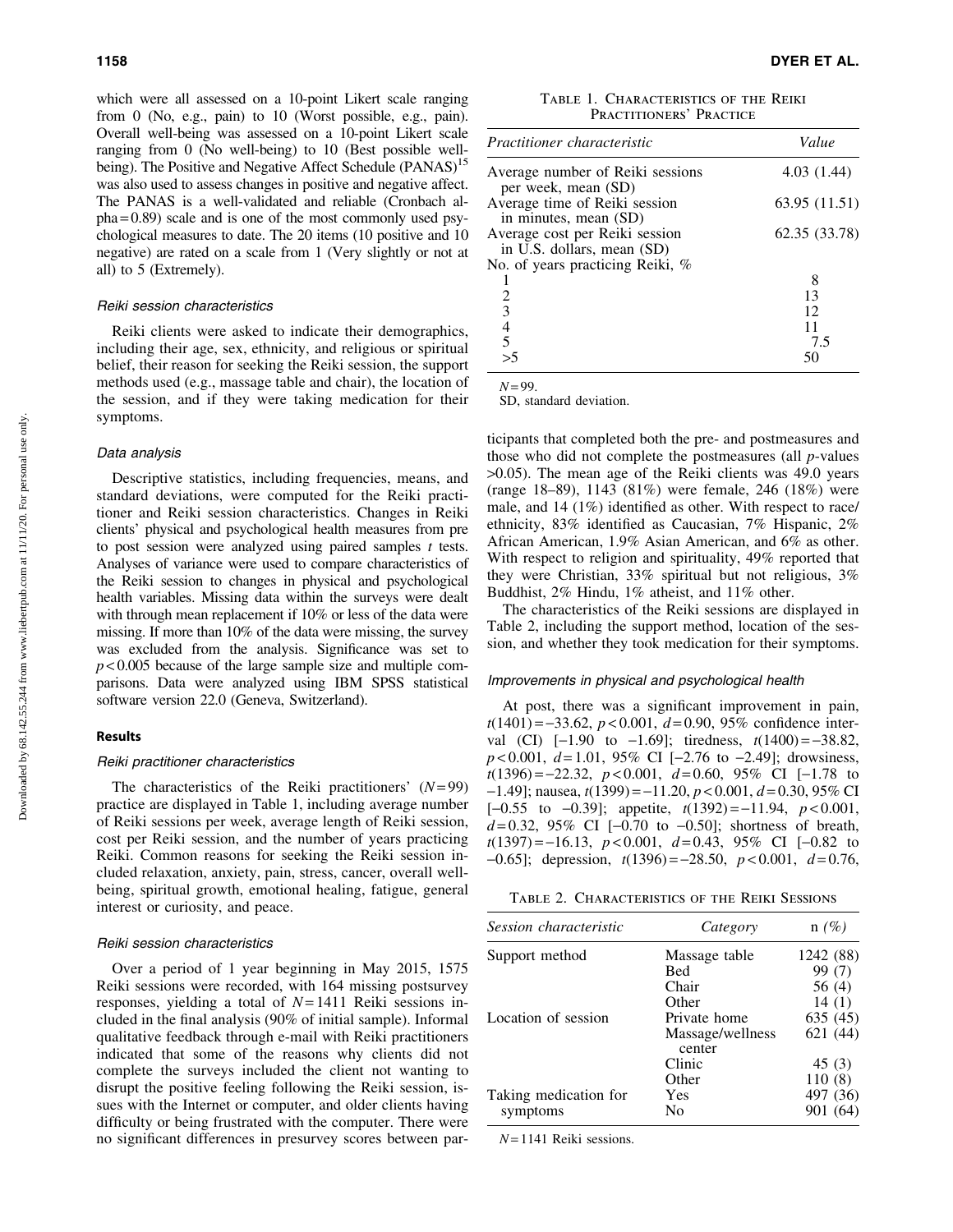

FIG. 1. Reiki clients' mean scores on physical and psychological health variables before (pre) and after (post) the Reiki session. Error bars represent the standard error of the mean. \**p* < 0.001.

95% CI [-1.77 to -1.54]; and anxiety, *t*(1395) = -37.91, *p* < 0.001, *d* = 1.00, 95% CI [-2.69 to -2.43] (Fig. 1). Overall reported well-being also improved following the Reiki session, *t*(1379) = -23.94, *p* < 0.001, *d* = 0.64, 95% CI [-2.04 to -1.73] (Fig. 2). At post, both positive affect and negative affect significantly increased,  $t(1400) = 19.88$ ,  $p < 0.001$ ,  $d=0.53$ , 95% CI [3.52 to 4.29] and  $t(1400) = -32.18$ , *p* < 0.001, *d* = 0.86, 95% CI [-5.89 to -5.21], respectively (Fig. 3). Table 3 displays the individual item-by-item changes for the PANAS. All positive affect and negative affect items showed significant improvements following the Reiki session, all *p*-values <0.001.

Pearson correlations between change scores (post–pre) for all physical and psychological health variables are displayed in Table 4. Change scores for all physical and psychological health measures were significantly correlated with each other, all  $p$ -values  $<0.001$ .

#### **Discussion**

This large-scale study was a real-world effectiveness trial of the effect of Reiki on common physical and psycholo-



FIG. 2. Reiki clients' mean scores on overall well-being before (pre) and after (post) the Reiki session. Error bars represent the standard error of the mean.  $\frac{k}{p}$  < 0.001.



FIG. 3. Reiki clients' mean positive affect and negative affect scores on the PANAS before (pre) and after (post) the Reiki session. Error bars represent the standard error of the mean. \**p* < 0.001. PANAS, positive and negative affect schedule.

gical symptoms in a nonclinical population. Given the preliminary nature of Reiki research, and its widespread use in health care and private practice settings, large-scale effectiveness trials are an important first step toward conducting more rigorous controlled trials. As was hypothesized, a single session of Reiki improved physical and psychological health variables. The authors also observed correlations between changes in all outcome measures. With respect to their secondary aim, the study was feasible to conduct, with ease of recruitment and a high retention rate. However, there were some indicators for study improvement that will be discussed below.

The population used for this study allowed for an assessment of a large number of clients that typically seek Reiki for acute symptom management outside of the hospital setting. The Reiki clients were typical of populations reported to seek CAM, mostly white middle-aged females.<sup>6</sup> Therefore, a strength of the study is the generalizability of the results to a broad population, whereas most Reiki research has been with specific clinical populations. Most Reiki clients also reported a spiritual or religious belief system, with only 1% reporting that they were atheist. The authors found that 36% of Reiki clients reported taking medications for the symptoms they were managing with Reiki.

The study was found to be feasible, with participant recruitment not posing any challenges, as 83% of the interested Reiki practitioners met the inclusion criteria. Furthermore, the retention rate for completion of the postsurvey was high at 90%. Informal qualitative feedback on survey incompletion suggests that future studies would benefit from providing paper options for Reiki clients less comfortable with filling out the survey on a computer. Further qualitative data regarding why the clients were seeking a Reiki session and their experience during the session will be reported elsewhere.

The current results point to the therapeutic potential of Reiki for a variety of conditions that correspond with multiple physical and psychological health symptoms. The results of the current study show that individuals are receiving immediate benefits for their symptoms from receiving Reiki in practitioners' home and wellness centers. Most improvements in physical and psychological health showed medium-to-high effect sizes. The authors observed the highest effect sizes (Cohen's *d*) for improvements in tiredness (1.04), anxiety (1.01), pain (0.90), negative affect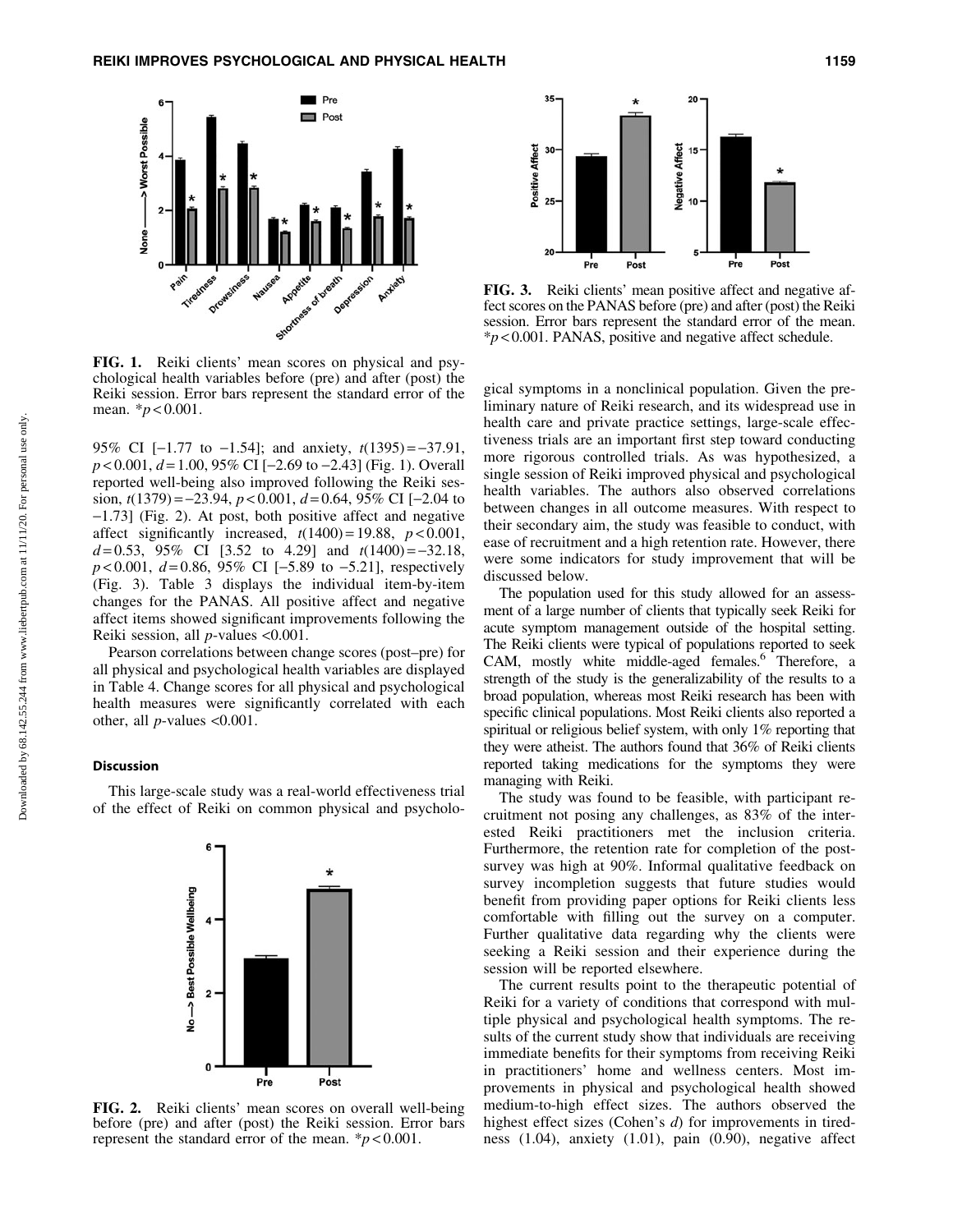| PANAS item      | Pre, mean (SD) | Post, mean (SD) | t        | Cohen's d | 95% CI                      |
|-----------------|----------------|-----------------|----------|-----------|-----------------------------|
| Positive affect |                |                 |          |           |                             |
| Interested      | 3.65(1.06)     | 3.77(1.06)      | 4.47     | 0.12      | [0.65 to 0.17]              |
| Excited         | 2.69(1.18)     | 2.92(1.33)      | 6.72     | 0.18      | [0.16 to 0.29]              |
| Strong          | 2.81(1.07)     | 3.43(1.10)      | 21.62    | 0.58      | [0.56 to 0.68]              |
| Enthusiastic    | 2.95(1.16)     | 3.38(1.17)      | 14.84    | 0.39      | $[0.37 \text{ to } 0.49]$   |
| Proud           | 2.69(1.17)     | 3.06(1.23)      | 13.89    | 0.37      | $[0.32 \text{ to } 0.43]$   |
| Alert           | 2.95(1.03)     | 3.35(1.12)      | 12.23    | 0.33      | [0.33 to 0.46]              |
| Inspired        | 2.87(1.22)     | 3.63(1.20)      | 24.51    | 0.65      | $[0.71 \text{ to } 0.83]$   |
| Determined      | 3.16(1.14)     | 3.50(1.15)      | 11.56    | 0.31      | $[0.29 \text{ to } 0.40]$   |
| Attentive       | 3.11(1.02)     | 3.44(1.08)      | 11.42    | 0.30      | $[0.27 \text{ to } 0.39]$   |
| Active          | 2.71(1.07)     | 3.00(1.15)      | 10.01    | 0.27      | [0.23 to 0.35]              |
| Negative affect |                |                 |          |           |                             |
| Distressed      | 2.10(1.12)     | 1.31(0.72)      | $-26.17$ | 0.70      | $[-0.84 \text{ to } -0.72]$ |
| Upset           | 1.85(1.10)     | 1.18(0.54)      | $-23.84$ | 0.64      | $[-0.72 \text{ to } -0.61]$ |
| Guilty          | 1.58(0.95)     | 1.15(0.44)      | $-19.54$ | 0.52      | [-0.48 to -0.39]            |
| Scared          | 1.70(1.05)     | 1.18(0.52)      | $-21.07$ | 0.56      | [−0.56 to −0.47]            |
| Hostile         | 1.32(0.72)     | 1.07(0.36)      | $-13.70$ | 0.37      | $[-0.29 \text{ to } -0.22]$ |
| Irritable       | 1.95(1.06)     | 1.15(0.49)      | $-28.89$ | 0.77      | $[-0.85 \text{ to } -0.74]$ |
| Ashamed         | 1.45(0.85)     | 1.13(0.44)      | $-15.49$ | 0.41      | $[-0.37 \text{ to } -0.29]$ |
| <b>Nervous</b>  | 1.90(1.11)     | 1.22(0.55)      | $-24.53$ | 0.65      | $[-0.74 \text{ to } -0.63]$ |
| Jittery         | 1.80(1.06)     | 1.22(0.57)      | $-21.60$ | 0.58      | $[-0.64 \text{ to } -0.53]$ |
| Afraid          | 1.70(1.07)     | 1.18(0.53)      | $-20.03$ | 0.53      | $[-0.57 \text{ to } -0.46]$ |

Table 3. Mean Scores and Standard Deviations and Statistics for Each Positive and Negative Affect Schedule Item at Pre and Post Reiki Session

Data were analyzed by paired samples *t* tests. All *p*-values <0.001.

CI, confidence interval; PANAS, positive and negative affect schedule; SD, standard deviation.

(0.86), and depression (0.76). Therefore, individuals with health concerns corresponding with the aforementioned symptoms may show the most promise for treating with Reiki. Indeed, the results of this nonclinical real-world study are consistent with small sample clinical trials in which Reiki was associated with improvements in well-being<sup>16-21</sup> and alleviation of pain,  $3,22-24$  emotional stress,  $25-28$  anxiety,<sup>21,23,26,28</sup> and depression.<sup>25,29</sup> Positive affect was below norm levels at pre and increased to norm levels at post, whereas negative affect was at norm and decreased to below norm levels following Reiki. Therefore, a single session of Reiki can provide immediate benefits to affect, and multiple studies have reported affect to be a key factor in physical and psychological health, through pathways such as promotion of healthy behaviors, improved immune system function, and increased social support to name a few.<sup>30,31</sup>

Although not addressed in the current study, a common criticism of Reiki is that its beneficial effects are due to a placebo response. However, experiments with sham Reiki active controls, in which a person untrained in Reiki uses the same hand positions as a Reiki practitioner on client or patient, also have a therapeutic effect, such as reducing selfreported anxiety.<sup>4,12,32</sup> Although sham Reiki has some therapeutic benefits, Reiki appears to be more effective than sham Reiki based on current pilot studies,10,25,26,33–36 although one study reported no difference between sham

Table 4. Correlations Between Change Scores (Post–Pre) for All Physical and psychological Health Variables

| Pain    | <b>Tired</b> | Drow    | Nausea  | App     | <b>Breath</b> | Dep     | Ans.    | Well    | PA      | NA |
|---------|--------------|---------|---------|---------|---------------|---------|---------|---------|---------|----|
|         |              |         |         |         |               |         |         |         |         |    |
| 0.30    |              |         |         |         |               |         |         |         |         |    |
| 0.21    | 0.67         |         |         |         |               |         |         |         |         |    |
| 0.20    | 0.20         | 0.19    |         |         |               |         |         |         |         |    |
| 0.12    | 0.16         | 0.16    | 0.41    |         |               |         |         |         |         |    |
| 0.17    | 0.21         | 0.19    | 0.35    | 0.31    |               |         |         |         |         |    |
| 0.23    | 0.27         | 0.24    | 0.27    | 0.27    | 0.34          |         |         |         |         |    |
| 0.20    | 0.31         | 0.28    | 0.23    | 0.25    | 0.26          | 0.63    |         |         |         |    |
| $-0.16$ | $-0.31$      | $-0.28$ | $-0.18$ | $-0.14$ | $-0.18$       | $-0.31$ | $-0.34$ |         |         |    |
| $-0.12$ | $-0.34$      | $-0.30$ | $-0.09$ | $-0.09$ | $-0.08$       | $-0.22$ | $-0.21$ | 0.20    |         |    |
| 0.10    | 0.21         | 0.18    | 0.21    | 0.25    | 0.17          | 0.48    | 0.54    | $-0.23$ | $-0.25$ |    |
|         |              |         |         |         |               |         |         |         |         |    |

All *p*-values <0.001.

Anx, anxiety; App, appetite; Breath, shortness of breath; Dep, depression; Drow, drowsiness; NA, negative affect; PA, positive affect; Tired, tiredness; Well, well-being.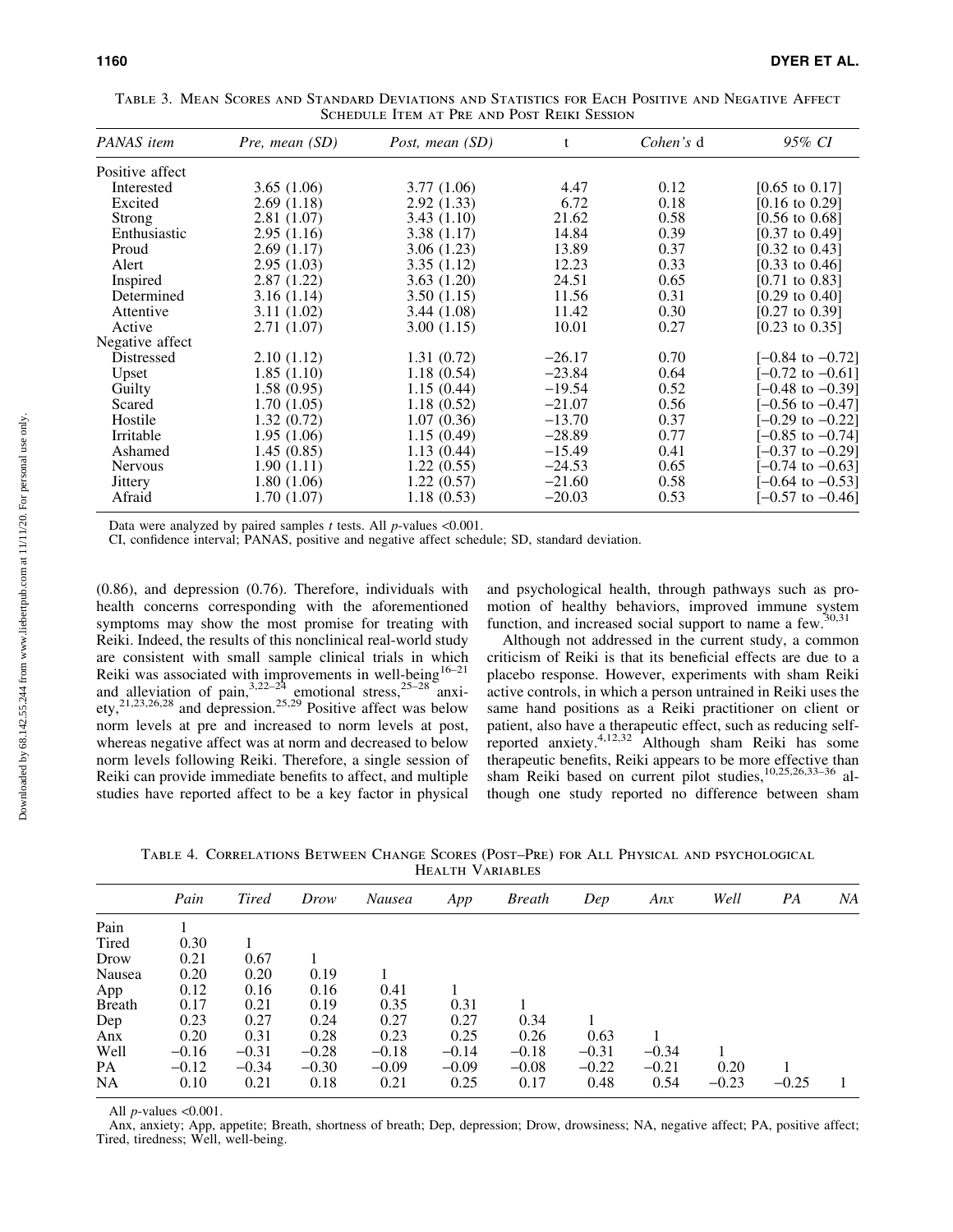Reiki and Reiki for treating fibromyalgia.<sup>37</sup> It is difficult to study the placebo response in a population who is paying Reiki practitioners to provide them with Reiki. However, one solution would be to pay Reiki practitioners through research funding to give Reiki sessions for free to a group of clients knowingly recruited for research. Half of those clients could be randomly selected as the control group and would be met by a colleague of the practitioner untrained in Reiki but with knowledge of the hand positions, to act as a sham provider.

The current study had several limitations that warrant discussion. First, this was a pragmatic effectiveness trial assessing the effect of Reiki in clients that were already seeking Reiki, increasing the likelihood of expectation effects. Future work will take this into account by including measures of clients' expectation. Second, while the authors understand the limitation of no control group, the study design was a pragmatic approach, a useful methodology for assessing the impact of outcomes in a real-world scenario. Therefore, the authors would like to suggest that the real-world generalizability of these results is a strength of the current study. This pragmatic approach has recently been championed by National Center for Complementary and Integrative Medicine (NCCIH), which has been making great efforts to foster and support real-world research and implementation science.<sup>38,39</sup>

Third, there was a lack of standardization across Reiki sessions in terms of style of Reiki and length of session. To attempt to account for this, Reiki practitioners were required to be certified, licensed Reiki Masters with the ICRT, practicing for at least 1 year, the session had to be between 45 and 90 min, and they could offer only Reiki during the session (e.g., no other CAM modalities). Fourth, with the exception of the PANAS, all measures were single-item scales, which tend to have lower validity and reliability than multi-item scales. However, the goal was to efficiently measure as many physical and psychological variables as possible in under 5 min. Future work will use validated multi-item scales to assess changes in variables that showed the largest effect sizes; anxiety, tiredness/fatigue, pain, depression, and overall well-being.

Fifth, the majority of the Reiki clients were middle-aged Caucasian women who identified as Christian or spiritual; therefore, the ability to generalize these results to other demographics or belief systems is limited. A sixth limitation is that the authors were unable to pair the Reiki practitioners and their clients due to the clients' inaccurate reporting of the identification numbers in the survey. The authors also did not assess whether the clients had been to the practitioner before in the past. Therefore, future work will aim to pair practitioners and their clients through automated electronic means and also measure whether the client had been to the practitioner before, and how frequently. Finally, since the clients were paying for the service, they likely have high expectations for the benefits of the Reiki session. A future study in which the clients do not pay for the Reiki sessions could be compared with the present study to determine the effect of ''fee for service'' on the results.

In conclusion, Reiki acutely improved physical and psychological symptoms associated with many health conditions, including affect, pain, depression, anxiety, tiredness, drowsiness, nausea, shortness of breath, appetite, and overall wellbeing. Reiki can provide immediate relief for many health conditions and is used for this purpose inside and outside of the hospital setting. This multisite real-world effectiveness trial was feasible to conduct and provided important preliminary data on the effectiveness of a single session of Reiki to improve physical and psychological symptoms. These results are highly preliminary and should be interpreted as such. More research needs to be conducted to confirm or refute these findings. Therefore, the results from this study will be used to conduct a future multisite trial using a control group, such as massage therapy, in a real-world setting. Future research will also prioritize investigation of symptoms that showed the largest effect sizes, as well as inclusion of followup assessments. In addition, the progress of clients will be followed over multiple Reiki sessions to evaluate changes over a longer time frame.

## Acknowledgments

The authors thank the International Center for Reiki Training for their support of this research and Corey Bippes for his assistance with the study.

#### Author Disclosure Statement

N.L.T. received funding from the International Center for Reiki Training to conduct this study. This research did not receive any additional grants from funding agencies in the public, commercial, or not-for-profit sectors. There are no other disclosures.

#### Funding Information

No additional funding was received for this article.

#### References

- 1. Baldwin AL, Vitale A, Brownell E, et al. The touchstone process: An ongoing critical evaluation of Reiki in the scientific literature. Holist Nurs Pract 2010;24:260–276.
- 2. Jain S, Hammerschlag R, Mills P, et al. Clinical studies of biofield therapies: Summary, methodological challenges, and recommendations. Glob Adv Health Med 2015;4:58.
- 3. Baldwin AL, Rand WL, Schwartz GE. Practicing Reiki does not appear to routinely produce high-intensity electromagnetic fields from the heart or hands of Reiki practitioners. J Altern Complement Med 2013;19:518–526.
- 4. Vitale AT, O'Connor PC. The effect of Reiki on pain and anxiety in women with abdominal hysterectomies: A quasiexperimental pilot study. Holist Nurs Pract 2006;20:263–272.
- 5. Gill L. More hospitals offer alternatives for mind, body, spirit. USA Today. 2008. Online document at: [http://usatoday30](http://usatoday30.usatoday.com/news/health/2008) [.usatoday.com/news/health/2008](http://usatoday30.usatoday.com/news/health/2008) -09-14-alternative-therapies\_ N.htm, accessed February 12, 2015.
- 6. Barnes PM, Bloom B, Nahin RL. Complementary and alternative medicine use among adults and children: United States, 2007. Hyattsville, MD: U.S. Department of Health and Human Services, Centers for Disease Control and Prevention, National Center for Health Statistics, National Health Statistics Report, 2008.
- 7. Senthil KP, Prabha A, Jeganathan PS, et al. Efficacy of therapeutic touch and Reiki therapy for pain relief in disease conditions: A systematic review. J Psychiatr Nurs 2014;3:15.
- 8. Thrane S, Cohen SM. Effect of Reiki therapy on pain and anxiety in adults: An in-depth literature review of randomized trials with effect size calculations. Pain Manag Nurs 2014;15:897–908.